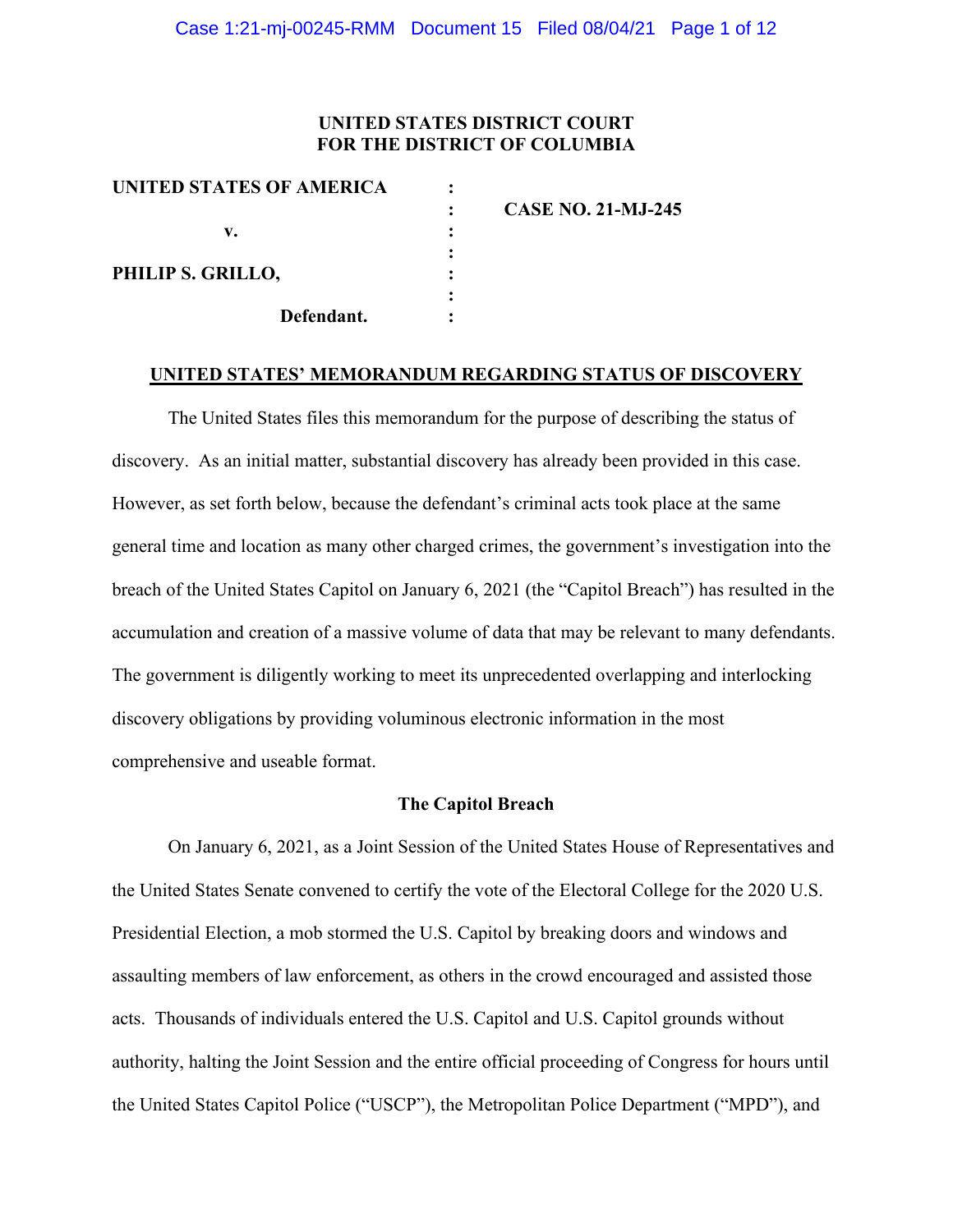### Case 1:21-mj-00245-RMM Document 15 Filed 08/04/21 Page 2 of 12

other law enforcement agencies from the city and surrounding region were able to clear the Capitol of rioters and to ensure the safety of elected officials. This event in its entirety is hereinafter referred to as the "Capitol Breach."

The defendant is charged by complaint with 18 U.S.C. § 1752(a)(1) (Entering and Remaining in a Restricted Building); 18 U.S.C. § 1752(a)(2) (Disorderly and Disruptive Conduct in a Restricted Building); 40 U.S.C. § 5104(e)(2)(D) (Violent Entry and Disorderly Conduct in a Capitol Building); 40 U.S.C. § 5104(e)(2)(G) (Parading, Demonstrating, or Picketing in a Capitol Building); and 18 U.S.C. § 1512(c)(2) (Obstruction of Justice/Congress).

### **Scope of Investigation**

The investigation and prosecution of the Capitol Breach will be the largest in American history, both in terms of the number of defendants prosecuted and the nature and volume of the evidence. In the six months since the Capitol was breached, over 500 individuals located throughout the nation have been charged with a multitude of criminal offenses, including but not limited to conspiracy, tampering with documents or proceedings, destruction and theft of government property, obstruction of law enforcement during civil disorder, assaults on law enforcement, obstruction of an official proceeding, engaging in disruptive or violent conduct in the Capitol or on Capitol grounds, and trespass. There are investigations open in 55 of the Federal Bureau of Investigation's 56 field offices.

#### **Voluminous Materials Accumulated**

The government has accumulated voluminous materials that may contain discoverable information for many, if not all, defendants. An illustrative list of materials accumulated by the government includes: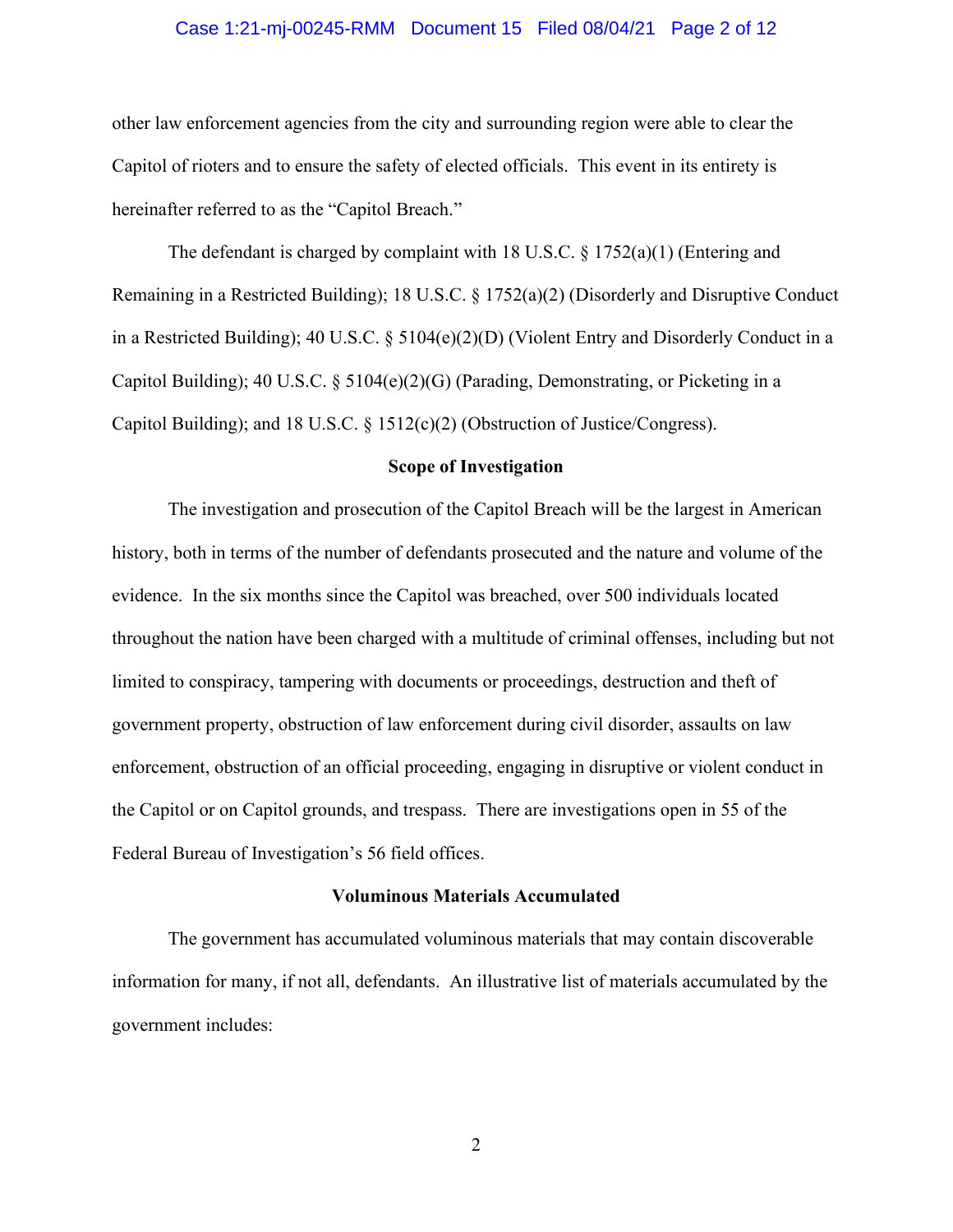- o Thousands of hours of closed circuit video ("CCV") from sources including the USCP, MPD, and United States Secret Service, and several hundred MPD Automated Traffic Enforcement camera videos;
- o Footage from Cable-Satellite Public Affairs Network (C-SPAN) and other members of the press;
- o Thousands of hours of body worn camera ("BWC") footage from MPD, Arlington County Police Department, Montgomery County Police Department, Fairfax County Police Department, and Virginia State Police;
- o Radio transmissions, event chronologies, and, to a limited extent, Global Positioning Satellite ("GPS") records for MPD radios;
- $\circ$  Hundreds of thousands of tips, including at least 237,000 digital media tips;
- o Location history data for thousands of devices present inside the Capitol (obtained from a variety of sources including two geofence search warrants and searches of ten data aggregation companies);
- o Subscriber and toll records for hundreds of phone numbers;
- o Cell tower data for thousands of devices that connected to the Capitol's interior Distributed Antenna System (DAS) during the Capitol Breach (obtained from the three major telephone companies);
- o A collection of over one million Parler posts, replies, and related data;
- o A collection over one million Parler videos and images (approximately 20 terabytes of data);
- o Damage estimates from multiple offices of the U.S. Capitol;
- o A multitude of digital devices and Stored Communication Act ("SCA") accounts; and
- o Responses to grand jury subpoenas, of which over 6,000 have been issued, seeking documents such as financial records, telephone records, electronic communications service provider records, and travel records.

We are still collecting and assembling materials from the numerous entities who were involved in the response to the Breach, and we are still investigating – which means the amount of data (phones, devices, legal process, investigative memoranda) is growing.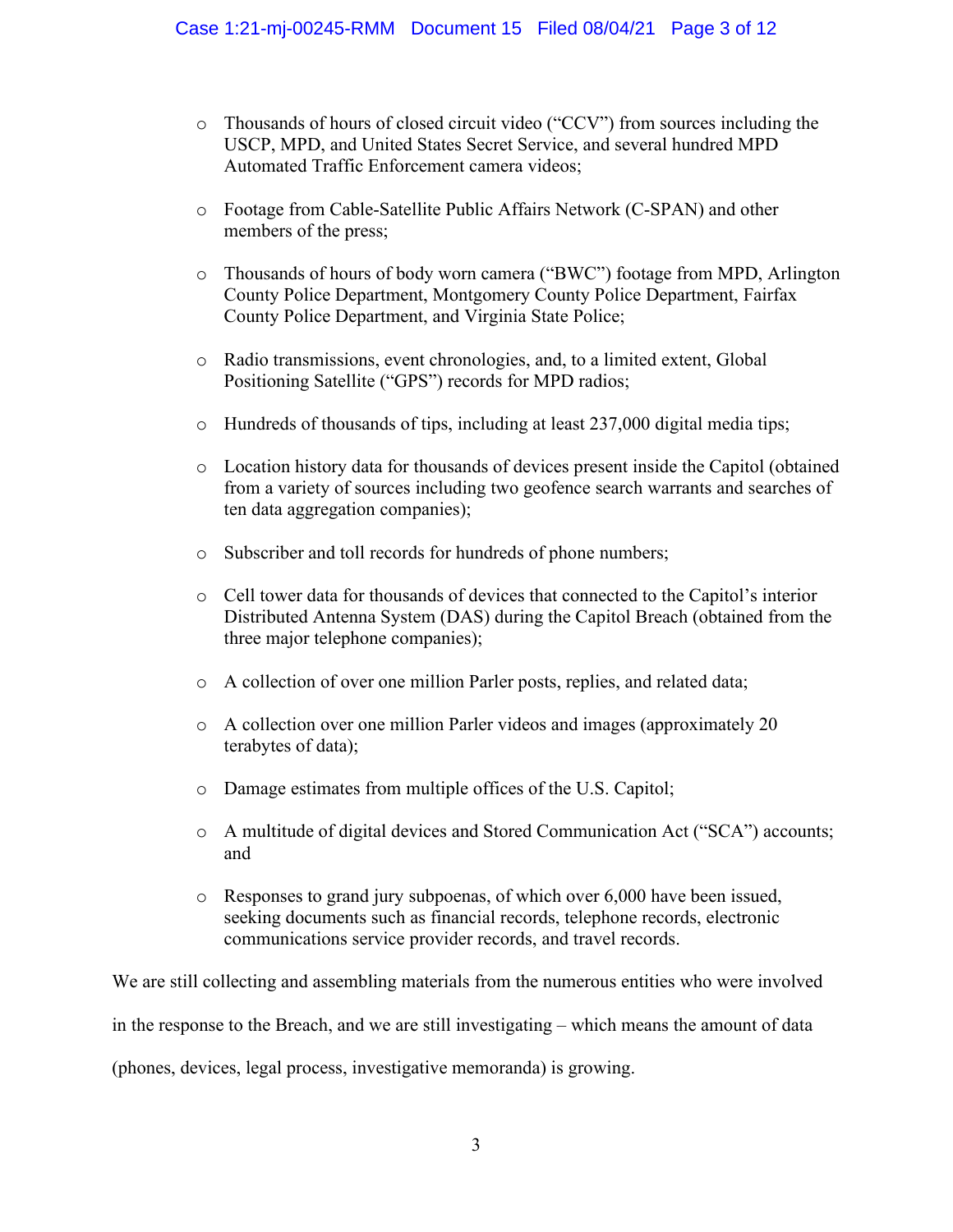### **Voluminous Legal Process and Investigative Memoranda**

In addition to the materials collected, tens of thousands of documents have been generated in furtherance of the investigation, to include interviews of subjects, witnesses, tipsters and officers; investigations into allegations concerning officer conduct on January 6; source reports; evidence collection reports; evidence analysis reports; chain-of-custody documents; legal documents including preservation letters, subpoenas, 2703(d) orders, consent forms, and search warrants; and memoranda of investigative steps taken to evaluate leads or further investigations.

#### **Interrelated Crimes and Discovery**

The Capitol Breach involves thousands of individuals inside and outside the Capitol, many of whom overwhelmed and assaulted police. (According to a Washington Post analysis of the events, "the mob on the west side eventually grew to at least 9,400 people, outnumbering officers by more than 58 to one.") *See* 

## *https://www.washingtonpost.com/investigations/interactive/2021/dc-police-records-capitol-*

*riot/?itid=sf\_visual-forensics*. The cases clearly share common facts, happening in generally the same place and at the same time. Every single person charged, at the very least, contributed to the inability of Congress to carry out the certification of our Presidential election.

These circumstances have spawned a situation with overlapping and interlocking discovery obligations. Many defendants may be captured in material that is not immediately obvious and that requires both software tools and manual work to identify, such as video and photos captured in the devices and SCA accounts of other subjects. Accordingly, the defense is generally entitled to review all video or photos of the breach whether from CCV, BWC or searches of devices and SCA accounts. Notably, we have received a number of defense requests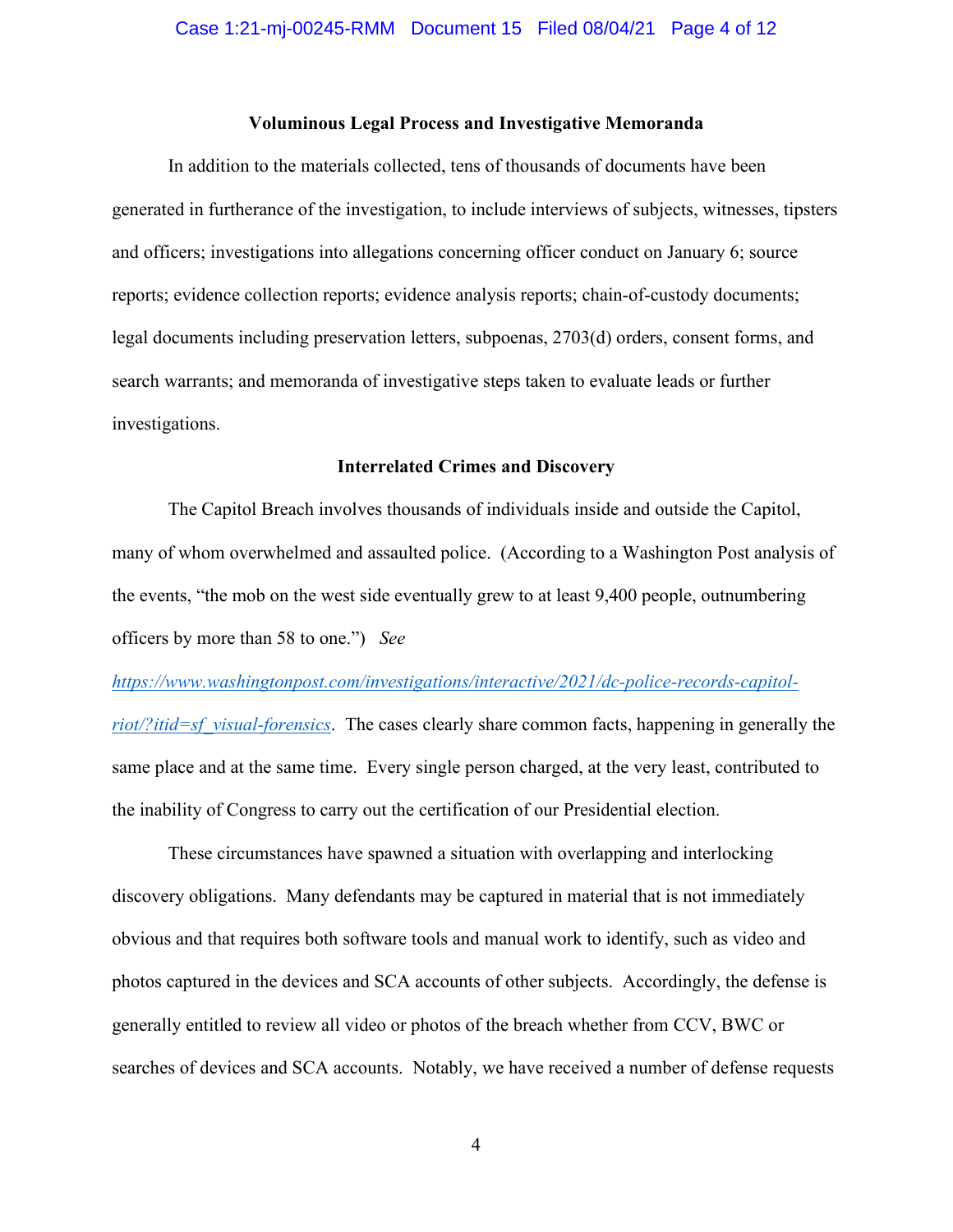for access to such voluminous information, and requests for the government to review the entirety of the law enforcement files related to this investigation. For example, in support of a motion to compel access to all of the footage, one such counsel stated:

The events of January 6, 2021 were memorialized to an extent rarely, if ever, experienced within the context of federal criminal cases. The Government itself has a wealth of surveillance video footage. Virtually every attendee in and around the Capitol on January 6, 2021 personally chronicled the events using their iPhone or other similar video device. Many of the attendees posted their video on one or more social media platforms. Many held their videos close to their vests resulting in little if any publication of same. News media outlets from around the world captured video footage. Independent media representative from around the world captured video footage. Intelligence and law enforcement personnel present at the Capitol on January 6, 2021 also captured video footage of events of the day. By the Government's own admission, the Government has an overwhelming amount of video footage of the events of January 6, 2021. During the handlings of January 6 cases, the Government has garnered and continues to garner access to added video footage from, among other sources, the general public and the defendants themselves. *Upon information and belief, the Government is not capable of vetting, cataloging and determining materiality of the video footage such as to ensure that disclosure of same is timely made in all cases to which the footage is material for disclosure purposes.* The "information and belief" in this regard is a function of the undersigned counsel's personal knowledge relative to footage given to the Government, familiarity with other January 6 cases both as counsel for other January 6 defendants and as counsel familiar with other counsel representing January 6 defendants and the understanding that the footage provided to the Government does not appear to have been produced to other defendants whose cases warrant similar disclosure by the Government of material evidence. *Defendant has requested the Government confirm whether there is a single repository for all video footage amassed relative to the events at the Capitol on January 6, 2021 and, further, has requested access to same for inspection and examination for determination of materiality and disclosure of the Government's protocol to determine materiality.*

*United States v. Jacob Chansley*, 21-cr-00003 (RCL) (Document No. 58) (emphasis added).

Examples of additional similar discovery requests we have received in Capitol Breach cases are

quoted in **Exhibit A**, attached hereto.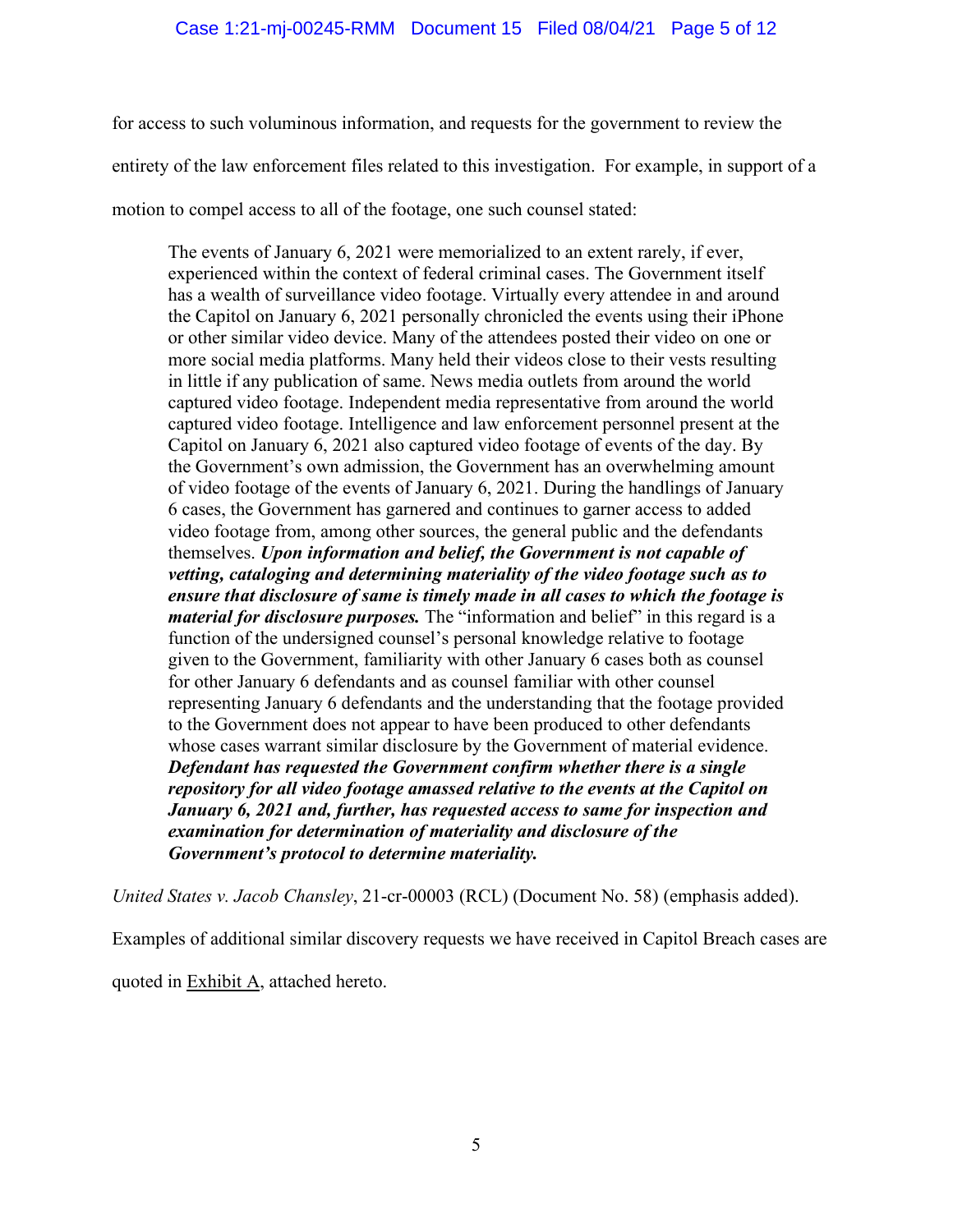#### **Early Establishment of Discovery Team**

Shortly after the Capitol Breach, the U.S. Attorney's Office established a Capitol Breach Discovery Team to create and implement a process for the production of discovery in January 6 cases. The Discovery Team is staffed by federal prosecutors who have experience in managing complex investigations involving voluminous materials, Department of Justice experts in project management and electronic discovery management, and a lead discovery agent from the Federal Bureau of Investigation. Members of the Discovery Team consult regularly with Department of Justice subject matter experts, including Associate Deputy Attorney General and National Criminal Discovery Coordinator Andrew Goldsmith. As discussed further below, members of the Discovery Team also meet and confer on a regular basis with Federal Public Defender ("FPD") leadership and electronic discovery experts.

#### **Recognition of Need for Vendor Promptly Addressed**

Following the Capitol Breach, the United States recognized that due to the nature and volume of materials being collected, the government would require the use of an outside contractor who could provide litigation technology support services to include highly technical and specialized data and document processing and review capabilities. The government drafted a statement of work, solicited bids, evaluated them, and selected a vendor. This was an unprecedented undertaking which required review at the highest levels of the Department of Justice and was accomplished as quickly as possible.

On or about May 28, 2021, the government contracted Deloitte Financial Advisory Services, LLP ("Deloitte"), a litigation support vendor with extensive experience providing complex litigation technology services, to assist in document processing, review and production of materials related to the Capitol Breach. As is required here, Deloitte furnishes secure,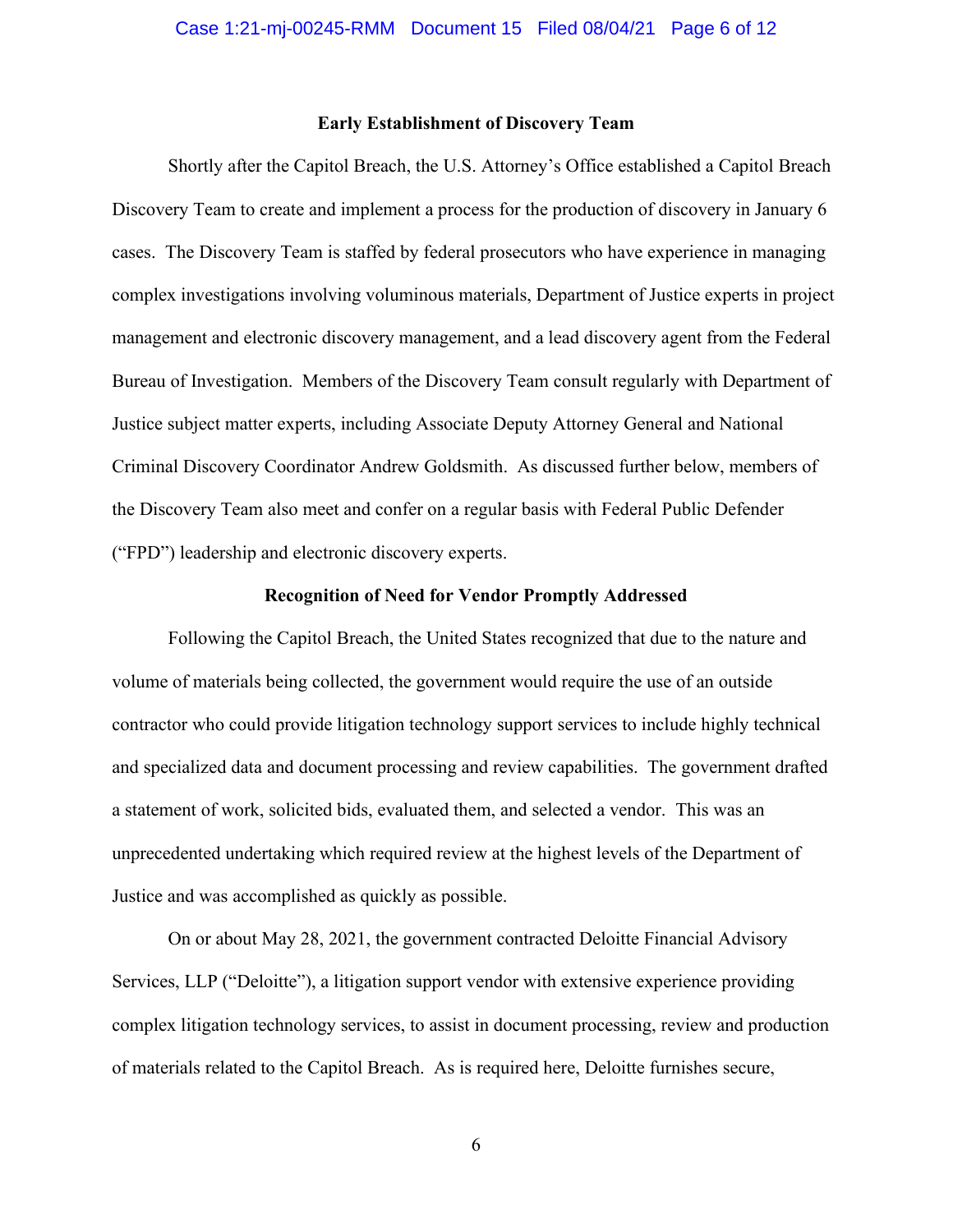#### Case 1:21-mj-00245-RMM Document 15 Filed 08/04/21 Page 7 of 12

complex, and highly technical expertise in scanning, coding, digitizing, and performing optical character recognition – as well as processing, organizing, and ingesting a large volume of Electronically Stored Information ("ESI") and associated metadata in document review platforms – which is vital to the United States' ability to review large data/document productions and is essential to our ability to prosecute these cases effectively.

### **Implementation of Contract with Deloitte**

We have already begun transferring a large volume of materials to Deloitte (as of July 7, 2021, over 200 disks of data and 34,000 USCP records), who is populating the database. Specific processing workflows and oversight are being established between the United States Attorney's Office and the vendor. We have already coordinated with Deloitte to use various tools to identify standard categories of Personal Identifying Information ("PII") and to redact them. Once the database is accessible, we will begin systematically reviewing materials for potentially discoverable information, tagging when possible (e.g., video by a location or type of conduct, interviews describing a particular event), and redacting when necessary. Among other things, the vendor is also building a master evidence tracker to assist us in keeping records of what is provided to us and what is ultimately produced, which is part of our approach to a defensible discovery protocol.

#### **Systematic Reviews of Voluminous Materials**

We are implementing and continuing to develop processes and procedures for ensuring that voluminous materials have been and will continue to be systematically reviewed for information that, *inter alia,* may be material to the defense, e.g.:

> o Comparing all known identifiers of any charged defendant against tips, Parler data, ad tech data, cell tower data, and geofence data; and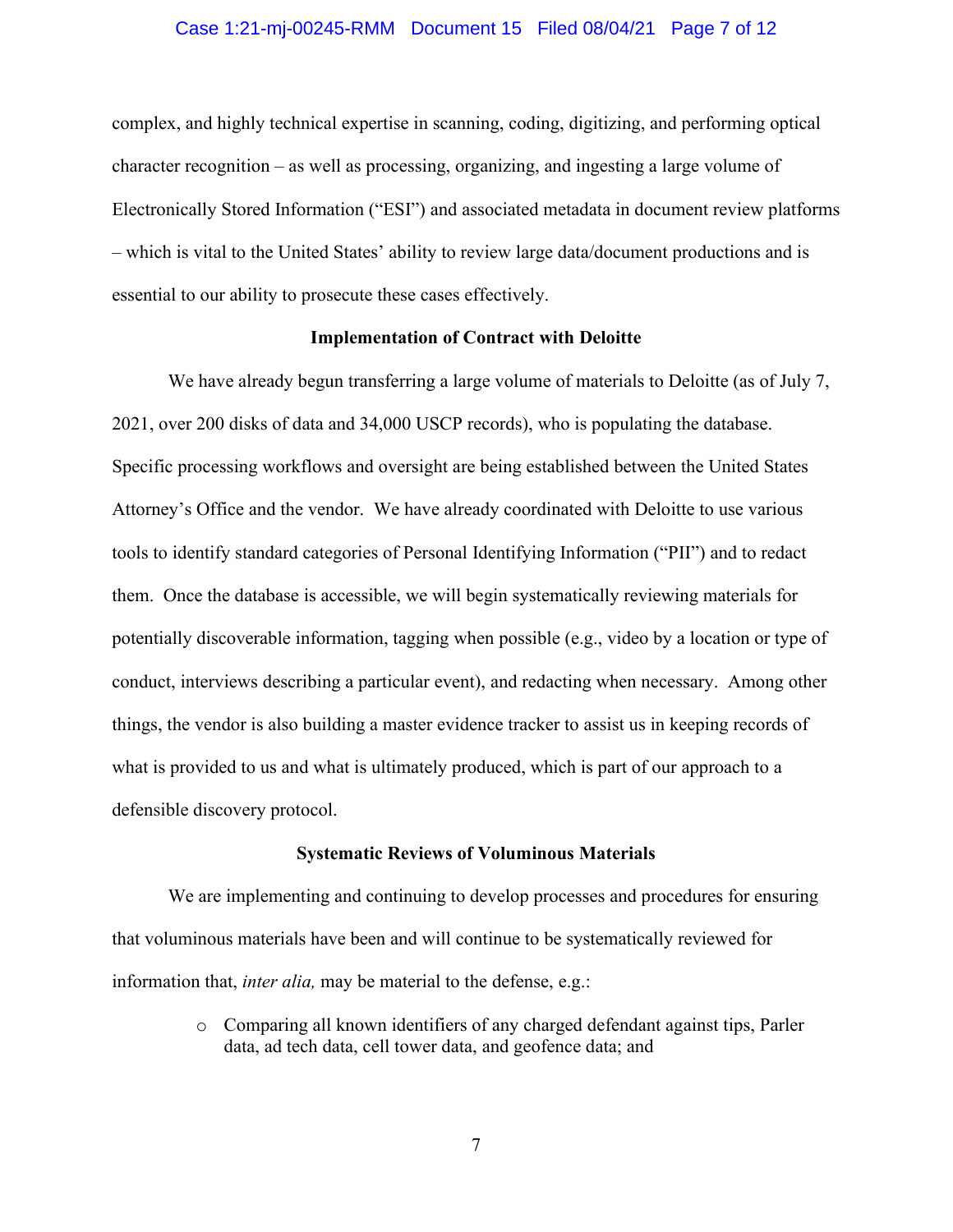o Searching all visual media (such as CCV, BWC, social media or device search results) – the collection of which grows on a regular basis – against known images of charged defendants.

#### **Certain Specific Defense Requests**

Multiple defense counsel have inquired about investigations into officers who were *alleged* to have been complicit in the January 6 Capitol Breach. We have received copies of investigations into officer conduct, have finished reviewing them, and plan to disclose the relevant materials shortly.

### **Discovery Already Provided**

The government provided the defendant with informal discovery and is working to provide the formal production of initial, "fast track" discovery. We have also already arranged six opportunities for defense counsel and an investigator to walk through the crime scene, which required the USCP to obtain the approval of many different Congressional offices to obtain access to various areas that are relevant to the charges being brought.

### **Complexities Require Careful Consideration**

Producing discovery in a meaningful manner and balancing complex legal-investigative and technical difficulties takes time. We want to ensure that all defendants obtain meaningful access to voluminous information that may contain exculpatory material, and that we do not overproduce or produce in a disorganized manner. That means we will review thousands of investigative memoranda, even if there is a likelihood they are purely administrative and not discoverable, to ensure that disclosures are appropriate.

## *Legal-Investigative Considerations*

We must also carefully ensure we are adequately protecting the privacy and security interests of witnesses and subjects from whom those materials were derived. For example, we cannot allow a defendant's PII to be disseminated – without protection – to hundreds of others.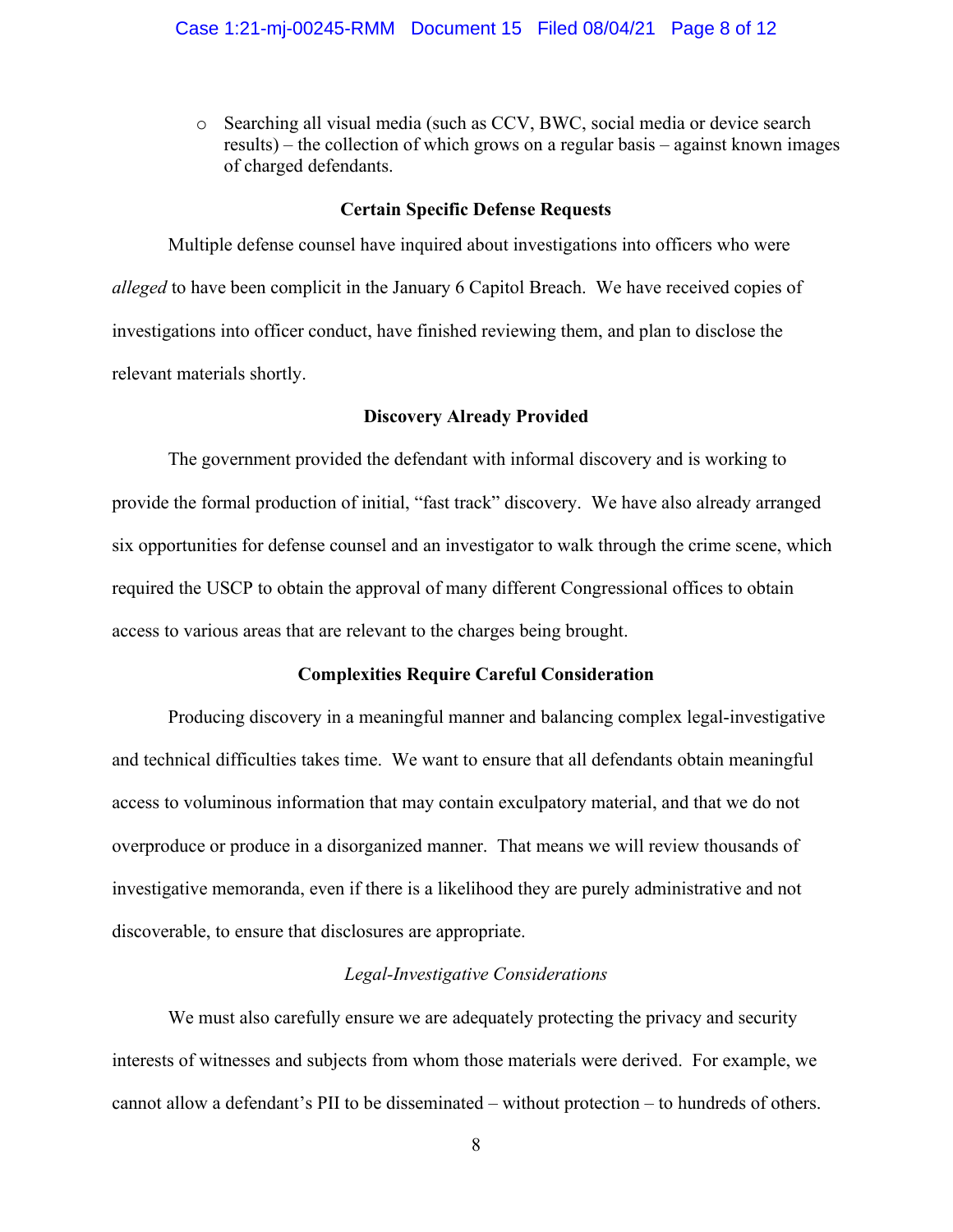### Case 1:21-mj-00245-RMM Document 15 Filed 08/04/21 Page 9 of 12

Similarly, we cannot allow personal contact information for Congressional members, staffers, and responding police officers – targets and victims of these crimes – whose phones may have connected to the Capitol's DAS network to inadvertently be produced. We also must protect Law Enforcement Sensitive materials by ensuring they are carefully reviewed for discoverability and, if they are discoverable, that they are disclosed in an appropriate manner. We continue to develop a workable paradigm for disclosing a vast amount of Capitol CCV while ensuring that the Capitol's security is maintained. We are also scrupulously honoring defendants' attorneyclient privilege by employing a filter team that is continually reviewing devices and accounts for potentially privileged communications.

#### *Technological Considerations*

A large volume of the information that has been collected consists of ESI. ESI frequently contains significant metadata that may be difficult to extract and produce if documents are not processed using specialized techniques. Metadata is information about an electronic document and can describe how, when and by whom ESI was created, accessed, modified, formatted, or collected. In the case of a document created with a word processing program, for example, metadata may include the author, date created, and date last accessed. In the case of video footage, metadata may identify the camera that was used to capture the image, or the date and time that it was captured. Metadata may also explain a document's structural relationship to another document, e.g., by identifying a document as an attachment to an investigative memoranda.

Processing, hosting, and production of the voluminous and varied materials described above, to include the preservation of significant metadata, involves highly technical considerations of the document's source, nature, and format. For example, the optimal type of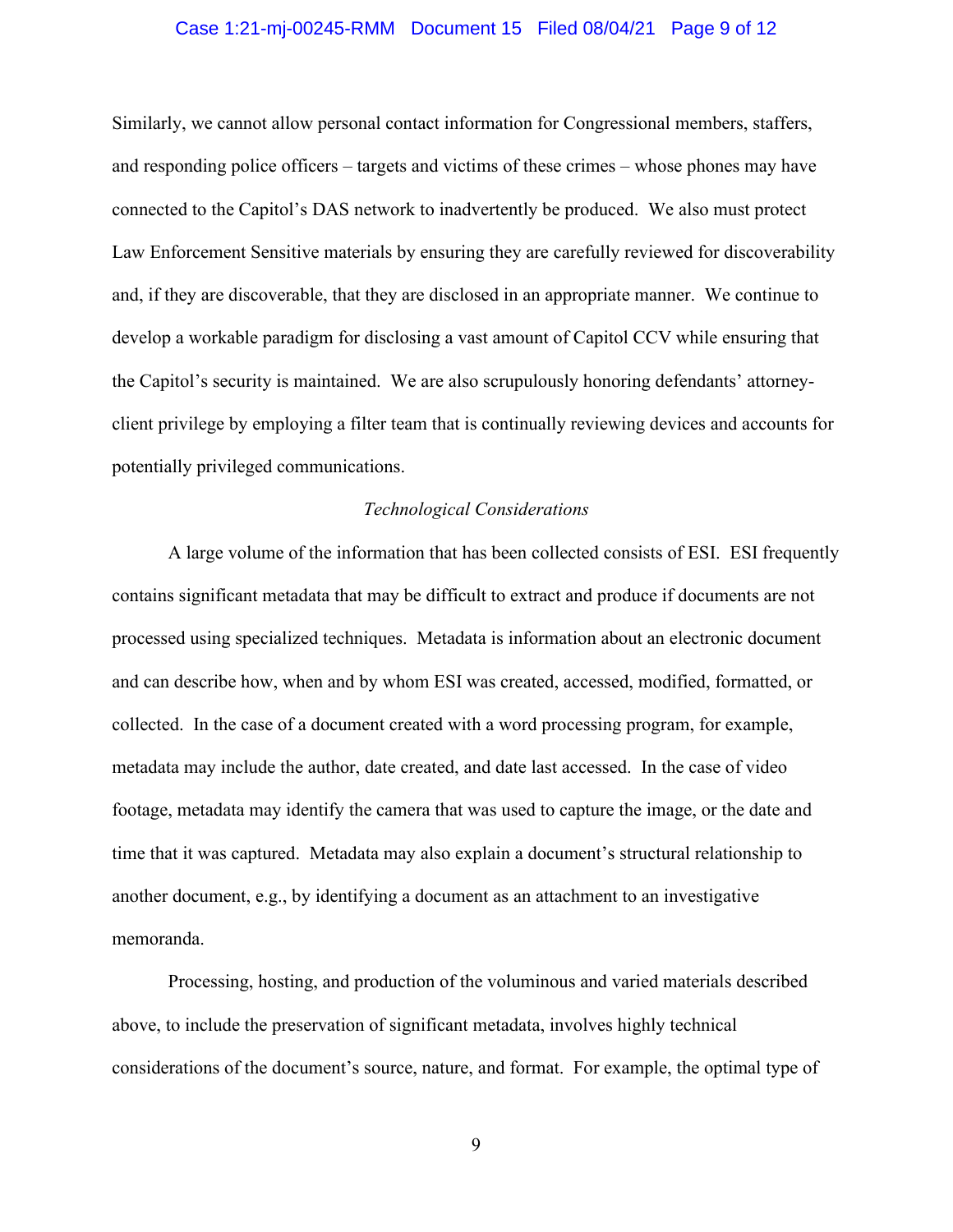#### Case 1:21-mj-00245-RMM Document 15 Filed 08/04/21 Page 10 of 12

database for hosting and reviewing video footage may differ from the optimal type of database for hosting investigative memoranda. Similarly, a paper document, a word processing document, a spreadsheet with a formula, video footage from a camera, or video footage associated with a proprietary player may each require different types of processing to ensure they are captured by database keyword searches and produced with significant metadata having been preserved.

## **Involving Defense Counsel in Voluminous Discovery Plan**

The Discovery Team regularly meets with FPD leadership and technical experts with respect to discovery issues. Given the volume of information that may be discoverable, FPD is providing input regarding formats that work best with the review tools that Criminal Justice Act panel attorneys and Federal Defender Offices have available to them. Due to the size and complexity of the data, we understand they are considering contracting with third party vendors to assist them (just as the United States Attorney's Office has done for this matter). So as to save defense resources and to attempt to get discovery more quickly to defense counsel, there were efforts made to see if FPD could use the same vendor as the United States Attorney's Office to set up a similar database as the government is using for reviewing the ESI, but for contractual and technical reasons we have recently learned that was not feasible. We are in the on-going process of identifying the scope and size of materials that may be turned over to FPD with as much detail as possible, so that FPD can obtain accurate quotes from potential database vendors. It is hoped that any databases or repositories will be used by FPD offices nationwide that are working on Capitol Breach cases, counsel that are appointed under the Criminal Justice Act, and retained counsel for people who are financially unable to obtain these services. A database will be the most organized and economical way of ensuring that all counsel can obtain access to, and conduct meaningful searches upon, relevant voluminous materials, e.g., thousands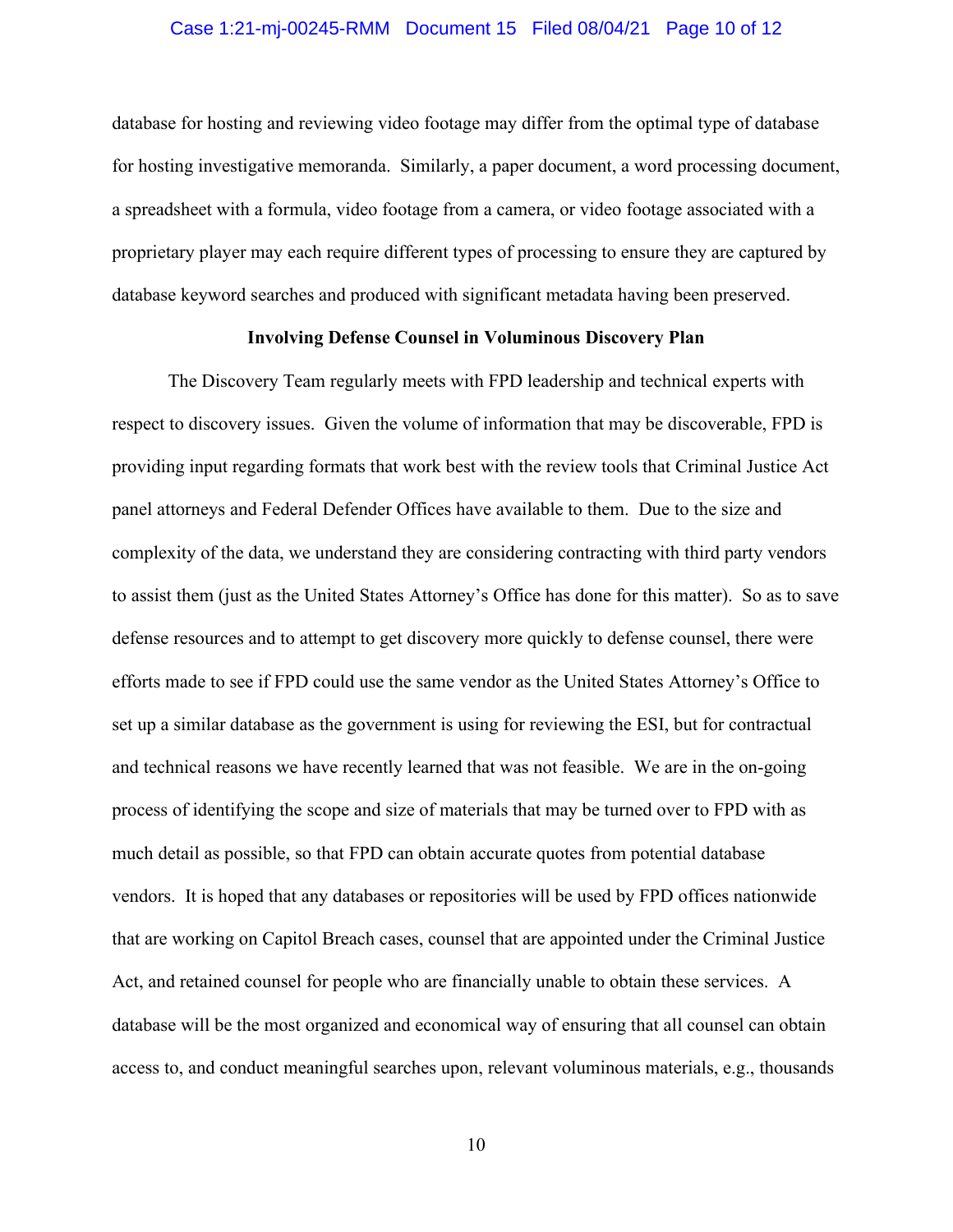### Case 1:21-mj-00245-RMM Document 15 Filed 08/04/21 Page 11 of 12

of hours of body worn camera and Capitol CCV footage, and tens of thousands of documents, including the results of thousands of searches of SCA accounts and devices.

## **Compliance with Recommendations Developed by the Department of Justice and Administrative Office of the U.S. Courts Joint Working Group on Electronic Technology**

As is evidenced by all of the efforts described above, the United States is diligently working to comply with the *Recommendations for Electronically Stored Information (ESI) Discovery Production* developed by the Department of Justice and Administrative Office of the U.S. Courts Joint Working Group on Electronic Technology in the Criminal Justice System in February 2012. 1 *See https://www.justice.gov/archives/dag/page/file/913236/download.* For example, we are: (1) including individuals with sufficient knowledge and experience regarding ESI; (2) regularly conferring with FPD about the nature, volume and mechanics of producing ESI discovery; (3) regularly discussing with FPD what formats of production are possible and appropriate, and what formats can be generated and also maintain the ESI's integrity, allow for reasonable usability, reasonably limit costs, and if possible, conform to industry standards for the format; (4) regularly discussing with FPD ESI discovery transmission methods and media that promote efficiency, security, and reduced costs; and (5) taking reasonable and appropriate measures to secure ESI discovery against unauthorized access or disclosure.

<sup>1</sup> These *Recommendations* are explicitly referenced in the Advisory Committee Note to Rule 16.1. Importantly, the two individuals primarily responsible for developing the Recommendations are Associate Deputy Attorney General Andrew Goldsmith, who (as noted earlier) is working closely with the prosecution's Discovery Team, and Sean Broderick, the FPD's National Litigation Support Administrator, who is playing a similar role for the D.C. Federal Defender's Office on electronic discovery-related issues. Messrs. Goldsmith and Broderick have a long history of collaborating on cost-effective ways to address electronic discovery-related issues, which undoubtedly will benefit all parties in this unprecedented undertaking.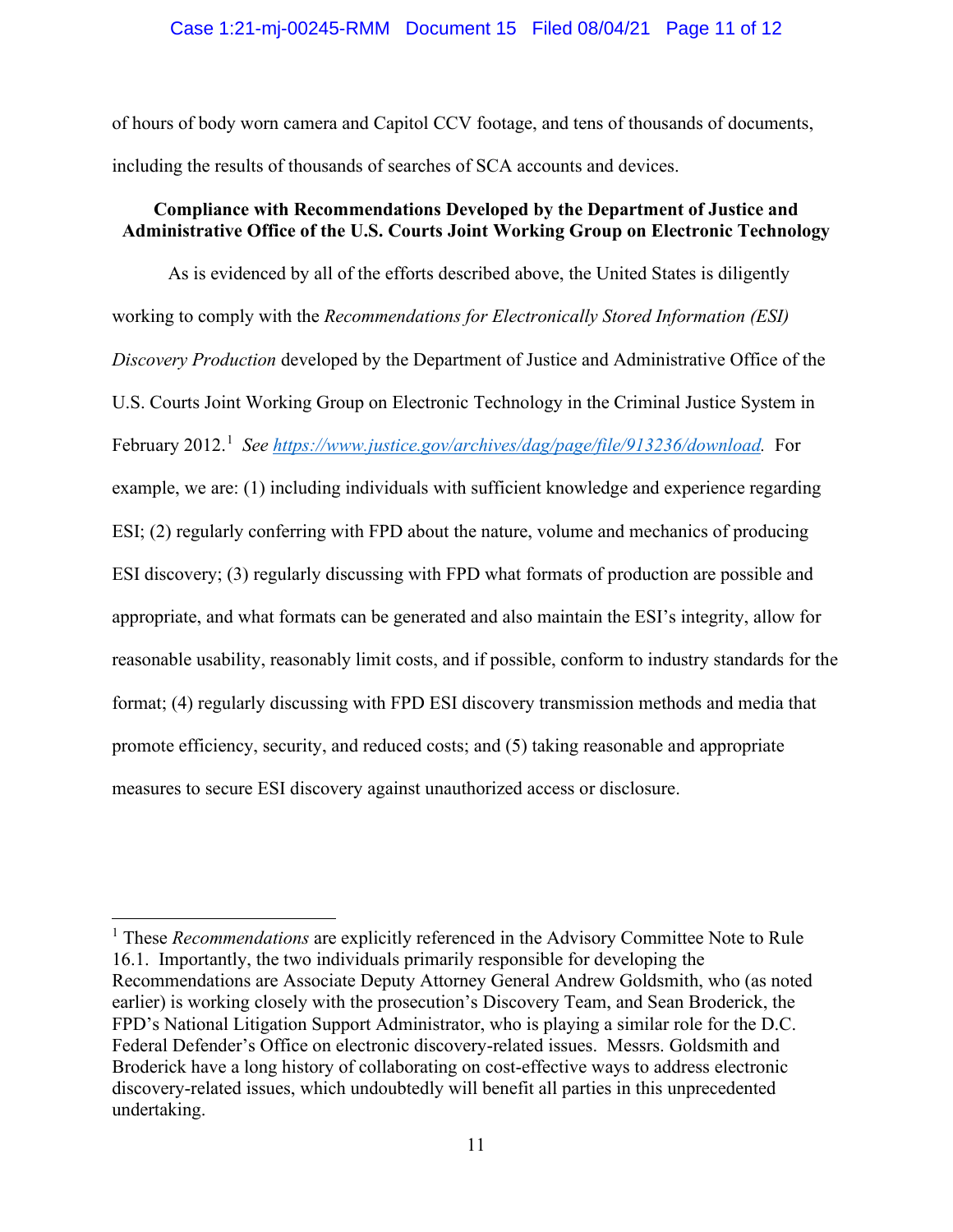Respectfully submitted,

CHANNING D. PHILLIPS Acting United States Attorney DC Bar No. 415793

By: /s/ *Christine M. Macey*

CHRISTINE M. MACEY Assistant United States Attorney DC Bar No. 1010730 555 Fourth Street, N.W., Room 5243 Washington, DC 20530 Christine.Macey@usdoj.gov (202) 252-7058

By:  $/s/$ EMILY A. MILLER Capitol Breach Discovery Coordinator DC Bar No. 462077 555 Fourth Street, N.W., Room 5826 Washington, DC 20530 Emily.Miller2@usdoj.gov (202) 252-6988

By:  $/s/$ 

GEOFFREY A. BARROW Capitol Breach Discovery Team, Detailee DC Bar No. 462662 1000 Southwest Third Avenue, Suite 600 Portland, Oregon 97204 Geoffrey.Barrow@usdoj.gov (503) 727-1000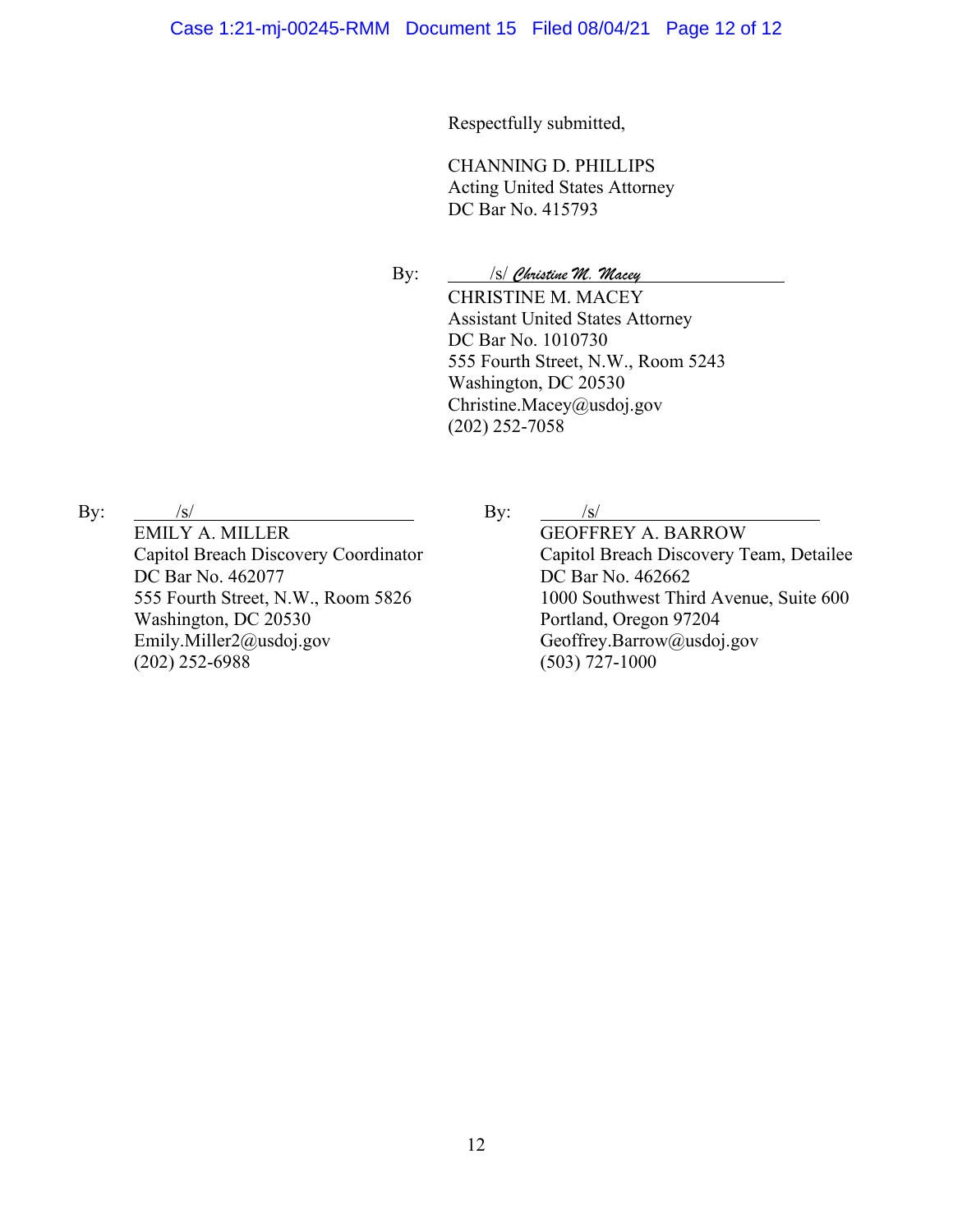# Case 1:21-mj-00245-RMM Document 15-1 Filed 08/04/21 Page 1 of 2

# **EXHIBIT A Additional Examples of Defense Discovery Requests**

|                | "Videos in the government's possession that filmed the interior of the capital building from approximately 2:50 PM to 3:35 PM on<br>January 6, 2021."                                                                                                                                                                                                                                                                                                                                                                                                                                                                                   |
|----------------|-----------------------------------------------------------------------------------------------------------------------------------------------------------------------------------------------------------------------------------------------------------------------------------------------------------------------------------------------------------------------------------------------------------------------------------------------------------------------------------------------------------------------------------------------------------------------------------------------------------------------------------------|
| $\overline{2}$ | "[A]ll photographs or video footage obtained or confiscated by the government from outside sources during the investigation of<br>this case are material to the defense's preparation."                                                                                                                                                                                                                                                                                                                                                                                                                                                 |
| $\overline{3}$ | "Our position is that the government must identify any evidence it believes to capture [defendant], regardless of whether it intends<br>to rely on the same in its case in chief."                                                                                                                                                                                                                                                                                                                                                                                                                                                      |
| $\overline{4}$ | "Copies of any and all documents, photographs, and video received by the U.S. Attorney's office and/or Metropolitan Police<br>Department or any other law enforcement agency from any law enforcement officer or prosecutor from any other jurisdiction<br>regarding this case."                                                                                                                                                                                                                                                                                                                                                        |
| 5              | "I write to request that the United States review the contents of the FBI's "I" drive and disclose any and all exculpatory evidence<br>identified therein."                                                                                                                                                                                                                                                                                                                                                                                                                                                                             |
| 6              | "Network news outlets aired footage of one or more Officers directing protestors towards doors and seemingly invited them to<br>enter the building -- this is Brady material for our clients."                                                                                                                                                                                                                                                                                                                                                                                                                                          |
| 7              | "The discovery I'm requesting is all video and/or audio footage in which Capitol Police and any other Gov't officials or agents<br>remove barriers and/or interact with protestors who entered the Capitol or gained access to the patios or other structures connected<br>to the Capitol building complex."                                                                                                                                                                                                                                                                                                                            |
| 8              | "This request also includes any video footage, including from cameras owned by MPD (crime and red light) and DDOT (which are<br>operated and maintained by MPD, and to which MPD has access), as well as any footage that government actors reviewed. This<br>request also includes any video footage from MPD District where the defendant was taken, and all body worn camera footage that<br>may have captured any portion of the alleged incident, investigation or arrest of my client."                                                                                                                                           |
|                | "The request includes all Body Worn Camera (BWC) footage from all offices involves in any and all searchers, arrests, and<br>investigations associated with this case and/ or labels with the CCN Number associated with this case; information that will permit<br>undersigned counsel to identify the officer wearing the BWC; metadata related to any and all BWC footage; information from the<br>AUSA's office and/or MPD specifying any edits or redactions made to the footage and the corresponding justifications. Please also<br>provide the access logs for the BWC footage for any and all officers involved in this case." |
| 9              | "All photographs, including those of the defendant, sketches, diagrams, maps, representations or exhibits of any kind, that<br>relate to this case, regardless of whether the government intends to introduce them in its case-in-chiefIncluding all video<br>recordings related to the January 6, 2021 events."                                                                                                                                                                                                                                                                                                                        |
| 10             | "I further request that you review all documentation related to or generated in connection with this case that may be outside of the<br>government's official case file (e.g., materials in the FBI's "I-Drive" or other similar repositories of investigation documents in the<br>possession of federal or local agencies or law enforcement authorities."                                                                                                                                                                                                                                                                             |